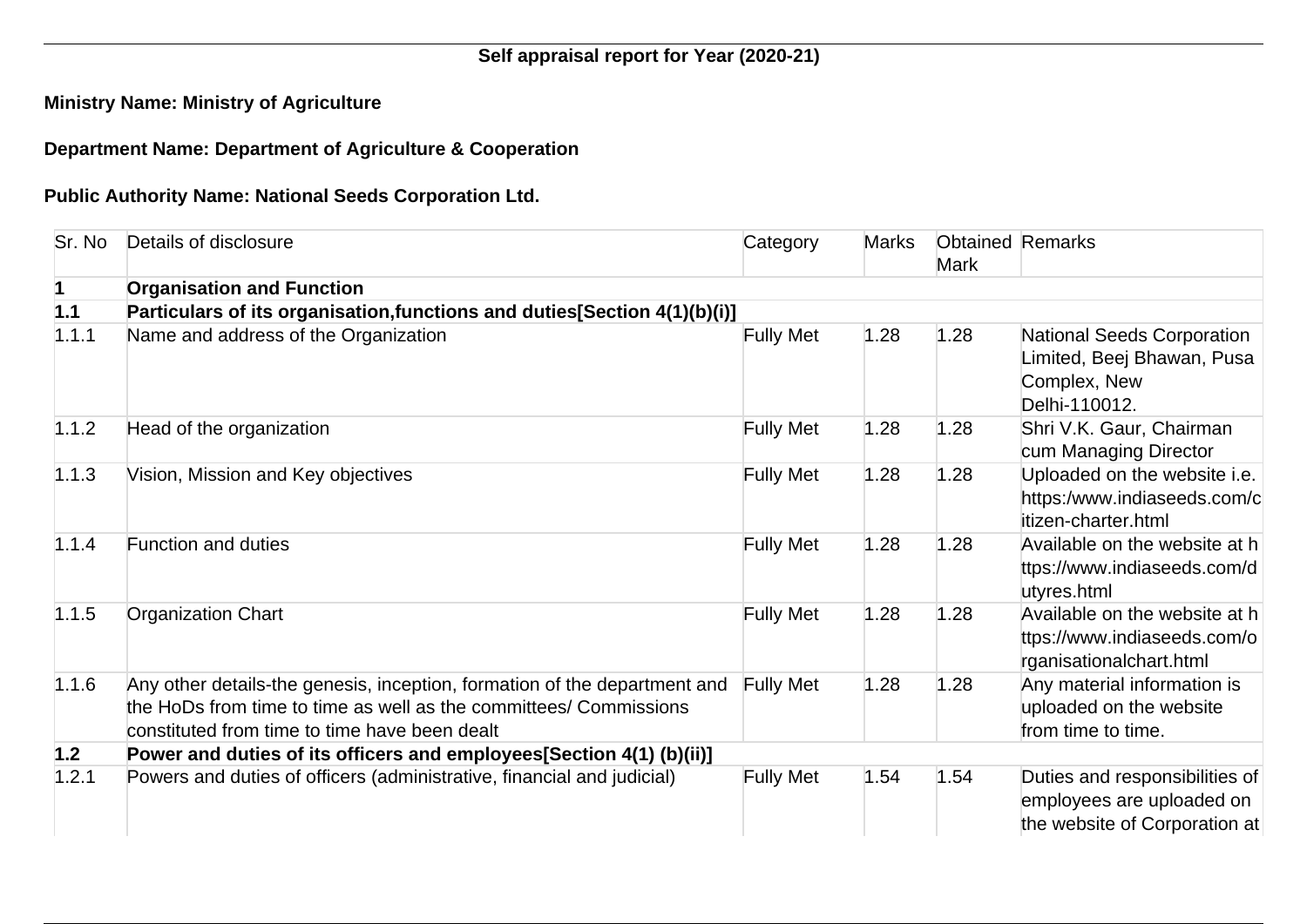| Sr. No | Details of disclosure                                                | Category         | <b>Marks</b> | <b>Obtained Remarks</b><br><b>Mark</b> |                                                                                                  |
|--------|----------------------------------------------------------------------|------------------|--------------|----------------------------------------|--------------------------------------------------------------------------------------------------|
|        |                                                                      |                  |              |                                        | https://www.indiaseeds.com/<br>dutyres.html                                                      |
| 1.2.2  | Power and duties of other employees                                  | <b>Fully Met</b> | 1.54         | 1.54                                   | Details are uploaded on the<br>website as mentioned in<br>1.2.1                                  |
| 1.2.3  | Rules/ orders under which powers and duty are derived and            | <b>Fully Met</b> | 1.54         | 1.54                                   | The HR rules are available<br>on the website at https://ww<br>w.indiaseeds.com/hrrules.ht<br>ml. |
| 1.2.4  | Exercised                                                            | <b>Fully Met</b> | 1.54         | 1.54                                   | Fully Met.                                                                                       |
| 1.2.5  | Work allocation                                                      | <b>Fully Met</b> | 1.54         | 1.54                                   | Fully Met.                                                                                       |
| 1.3    | Procedure followed in decision making process [Section 4(1)(b)(iii)] |                  |              |                                        |                                                                                                  |
| 1.3.1  | Process of decision making Identify key decision making points       | <b>Fully Met</b> | 1.54         | 1.54                                   | Fully Met. (However, not<br>specifically available on<br>website.)                               |
| 1.3.2  | Final decision making authority                                      | <b>Fully Met</b> | 1.54         | 1.54                                   | Fully Met. (As per the<br>provision of applicable laws,<br>rules and guidelines)                 |
| 1.3.3  | Related provisions, acts, rules etc.                                 | <b>Fully Met</b> | 1.54         | 1.54                                   | Fully Met.                                                                                       |
| 1.3.4  | Time limit for taking a decisions, if any                            | <b>Fully Met</b> | 1.54         | 1.54                                   | Fully Met. (As prescribed in<br>the applicable laws, rules<br>and guidelines)                    |
| 1.3.5  | Channel of supervision and accountability                            | <b>Fully Met</b> | 1.54         | 1.54                                   | <b>Fully Met</b>                                                                                 |
| 1.4    | Norms for discharge of functions[Section 4(1)(b)(iv)]                |                  |              |                                        |                                                                                                  |
| 1.4.1  | Nature of functions/ services offered                                | <b>Fully Met</b> | 1.54         | 1.54                                   | Fully met                                                                                        |
| 1.4.2  | Norms/ standards for functions/ service delivery                     | <b>Fully Met</b> | 1.54         | 1.54                                   | Fully Met.                                                                                       |
| 1.4.3  | Process by which these services can be accessed                      | <b>Fully Met</b> | 1.54         | 1.54                                   | <b>Fully Met</b>                                                                                 |
| 1.4.4  | Time-limit for achieving the targets                                 | <b>Fully Met</b> | 1.54         | 1.54                                   | Fully Met. (As presrcibed in<br>the applicable laws, rules<br>and guidelines)                    |
| 1.4.5  | Process of redress of grievances                                     | <b>Fully Met</b> | 1.54         | 1.54                                   | Fully Met. The process is<br>already available on the                                            |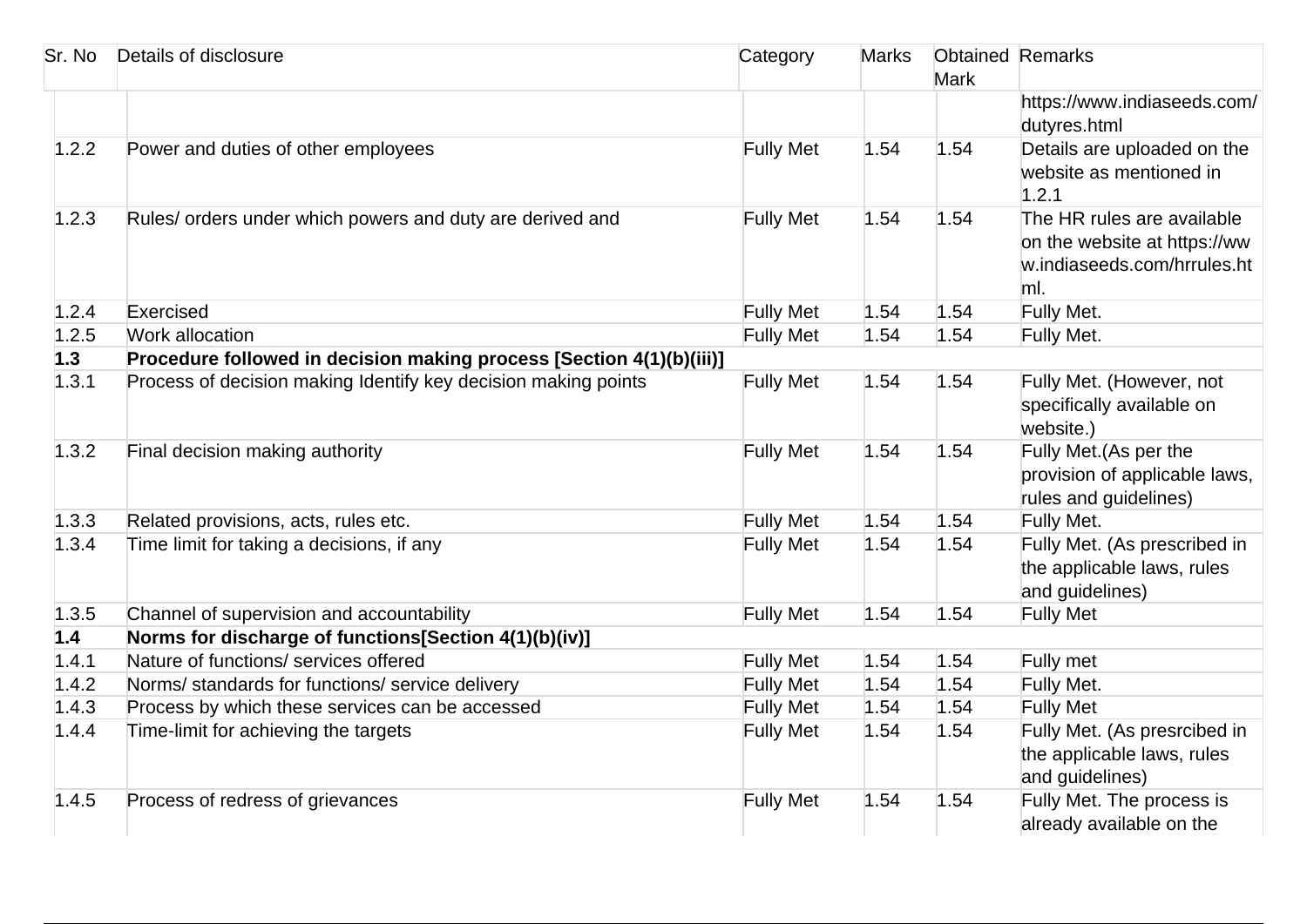| Sr. No | Details of disclosure                                                                             | Category         | <b>Marks</b> | <b>Mark</b> | <b>Obtained Remarks</b>                                                                                                                                                                                                                                                                                                                                                                                     |
|--------|---------------------------------------------------------------------------------------------------|------------------|--------------|-------------|-------------------------------------------------------------------------------------------------------------------------------------------------------------------------------------------------------------------------------------------------------------------------------------------------------------------------------------------------------------------------------------------------------------|
|        |                                                                                                   |                  |              |             | website and through<br>CPGRAM. Moreover, there<br>is a Complaint Box in all the<br>Units and Head Office.<br>(CPGRAM is only for<br>Ministries, Departments,<br>States and Uts, not for<br>PSUs).                                                                                                                                                                                                           |
| 1.5    | Rules, regulations, instructions manual and records for discharging functions[Section 4(1)(b)(v)] |                  |              |             |                                                                                                                                                                                                                                                                                                                                                                                                             |
| 1.5.1  | Title and nature of the record/ manual /instruction.                                              | <b>Fully Met</b> | 1.92         | 1.92        | <b>Fully Met</b>                                                                                                                                                                                                                                                                                                                                                                                            |
| 1.5.2  | List of Rules, regulations, instructions manuals and records.                                     | <b>Fully Met</b> | 1.92         | 1.92        | <b>Fully Met</b>                                                                                                                                                                                                                                                                                                                                                                                            |
| 1.5.3  | Acts/ Rules manuals etc.                                                                          | <b>Fully Met</b> | 1.92         | 1.92        | Fully Met. Available on the<br>website of the Corporation.                                                                                                                                                                                                                                                                                                                                                  |
| 1.5.4  | Transfer policy and transfer orders                                                               | <b>Fully Met</b> | 1.92         | 1.92        | Fully Met. Available on the<br>website of the Corporation at<br>https://www.indiaseeds.com/<br>hrrules.html                                                                                                                                                                                                                                                                                                 |
| 1.6    | Categories of documents held by the authority under its control[Section 4(1)(b) (vi)]             |                  |              |             |                                                                                                                                                                                                                                                                                                                                                                                                             |
| 1.6.1  | Categories of documents                                                                           | <b>Fully Met</b> | 3.85         | 3.85        | Fully Met. The published<br>public documents in relation<br>to NSC and the documents<br>referred to above in the<br>points foregone are available<br>on the website of the<br>Corporation. Land<br>documents are available on<br>the GLIS portal of GOI.<br>Certain documents which are<br>confidential in nature are<br>kept by the Corporation<br>under safe custody under<br>supervision of the Officers |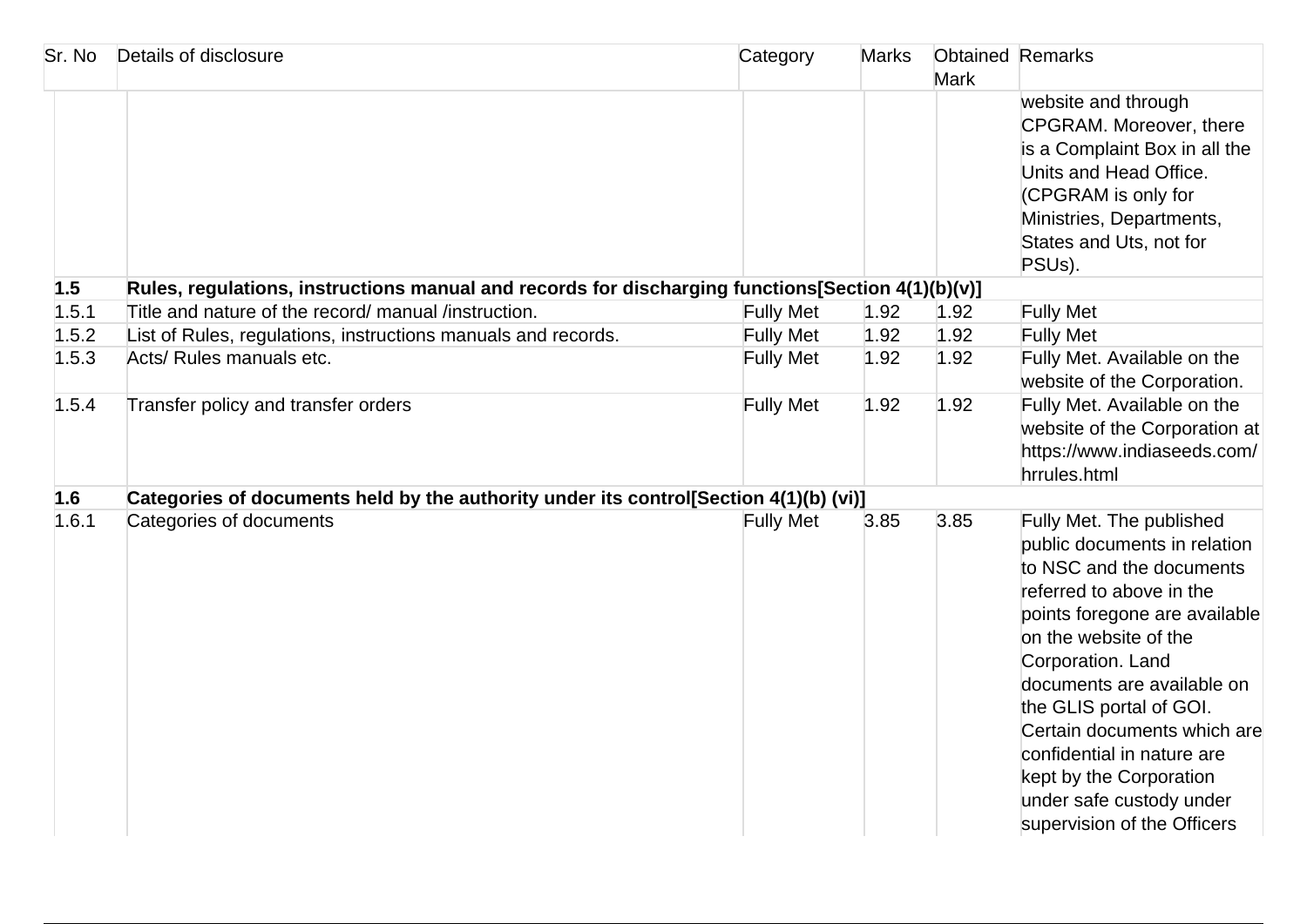| Sr. No | Details of disclosure                                                                                             | Category         | <b>Marks</b> | <b>Obtained Remarks</b><br><b>Mark</b> |                                                                                                                                                                                                                                                                                                                 |
|--------|-------------------------------------------------------------------------------------------------------------------|------------------|--------------|----------------------------------------|-----------------------------------------------------------------------------------------------------------------------------------------------------------------------------------------------------------------------------------------------------------------------------------------------------------------|
|        |                                                                                                                   |                  |              |                                        | concerned.                                                                                                                                                                                                                                                                                                      |
| 1.6.2  | Custodian of documents/categories                                                                                 | <b>Fully Met</b> | 3.85         | 3.85                                   | Fully met. The documents<br>are kept under the custody of<br>Unit Heads/HODs and<br>Officials in charge.                                                                                                                                                                                                        |
| 1.7    | Boards, Councils, Committees and other Bodies constituted as part of the Public Authority [Section 4(1)(b)(viii)] |                  |              |                                        |                                                                                                                                                                                                                                                                                                                 |
| 1.7.1  | Name of Boards, Council, Committee etc.                                                                           | <b>Fully Met</b> | 0.96         | 0.96                                   | Fully Met. 1. Board of<br>Directors, Audit Committee,<br>Nomination and<br>Remuneration Committee,<br>1st Tier CSR and<br>Sustainability Committee of<br>the Board of Directors under<br>the provisions of the<br>Companies Act, 2013. 2.<br>Other Committees under the<br>applicable rules and<br>regulations. |
| 1.7.2  | Composition                                                                                                       | <b>Fully Met</b> | 0.96         | 0.96                                   | Fully Met as per the<br>applicable provisions.                                                                                                                                                                                                                                                                  |
| 1.7.3  | Dates from which constituted                                                                                      | <b>Fully Met</b> | 0.96         | 0.96                                   | Fully Met. These are the<br>continuing bodies and were<br>constituted as per the<br>applicable provisions. In<br>case of Board of Directors of<br>the Company it was<br>constituted since<br>incorporation of organisation<br>and other Committees have<br>been constituted on need<br>basis from time to time. |
| 1.7.4  | Term/Tenure                                                                                                       | <b>Fully Met</b> | 0.96         | 0.96                                   | Fully Met as prescribed                                                                                                                                                                                                                                                                                         |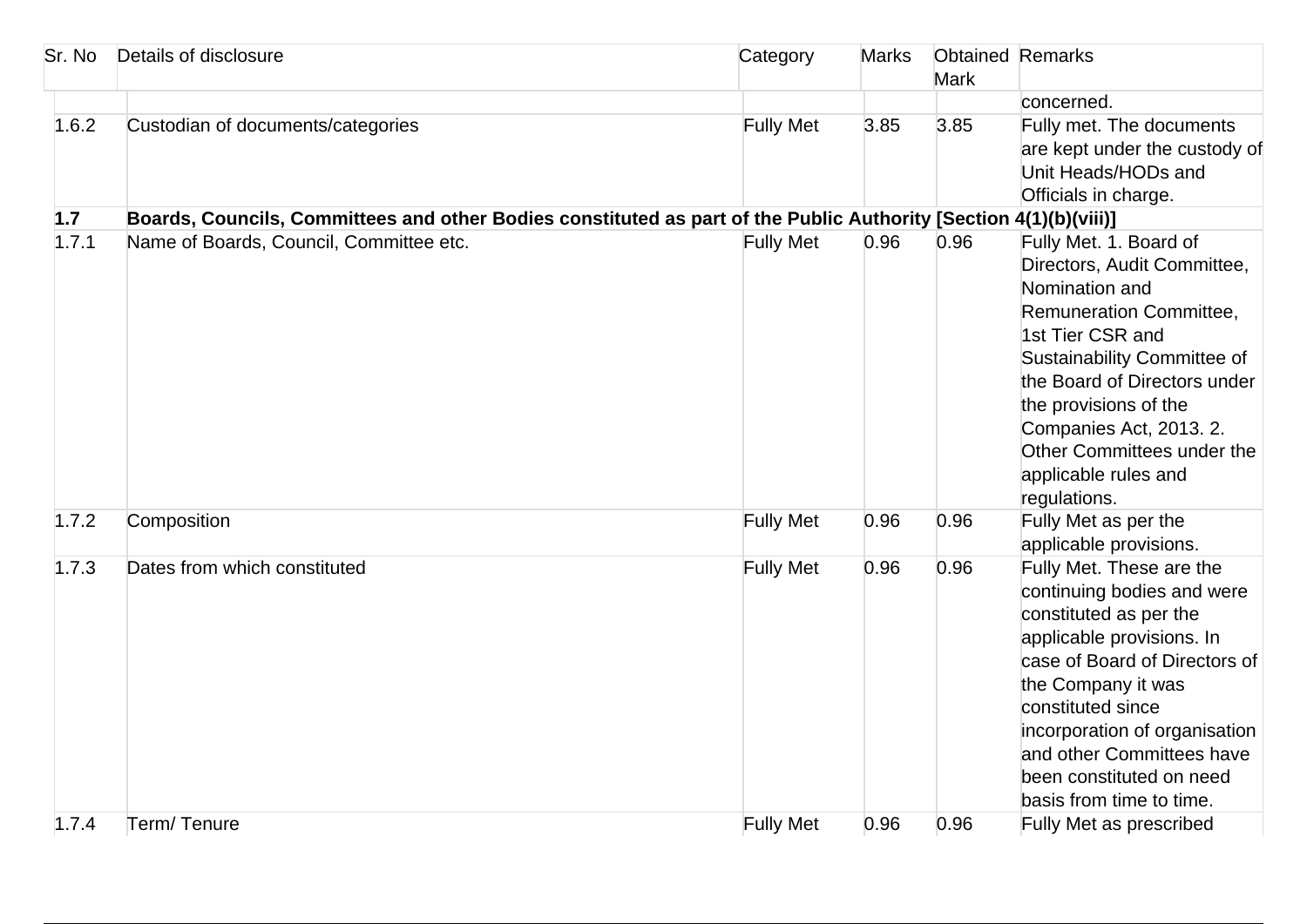| Sr. No | Details of disclosure                                        | Category                    | <b>Marks</b> | <b>Obtained Remarks</b><br><b>Mark</b> |                                                                                                                                                                                                                                                                                                                                                                                                                                        |
|--------|--------------------------------------------------------------|-----------------------------|--------------|----------------------------------------|----------------------------------------------------------------------------------------------------------------------------------------------------------------------------------------------------------------------------------------------------------------------------------------------------------------------------------------------------------------------------------------------------------------------------------------|
|        |                                                              |                             |              |                                        | under the applicable<br>guidelines.                                                                                                                                                                                                                                                                                                                                                                                                    |
| 1.7.5  | Powers and functions                                         | <b>Fully Met</b>            | 0.96         | 0.96                                   | Fully met. In respect of<br>Board of Directors, the<br>various powers have been<br>delegated by the Articles of<br>Association as well as under<br>the Companies Act subject<br>to changes from time to time.<br>In respect of Committees of<br>Directors, powers are<br>assigned by the Board of<br>Directors and under the<br>applicable laws, rules and<br>guidelines.                                                              |
| 1.7.6  | Whether their meetings are open to the public?               | Not Applicable <sub>0</sub> |              | $\overline{0}$                         | empty                                                                                                                                                                                                                                                                                                                                                                                                                                  |
| 1.7.7  | Whether the minutes of the meetings are open to the public?  | <b>Fully Met</b>            | 0.96         | 0.96                                   | Fully Met. In regard to the<br>Shareholders Meeting,<br>Minutes are opened to the<br>General Public as per the<br>Companies Act, 2013. In<br>regard to the Board and<br>other Committee Meetings,<br>these are available only to<br>persons specified under the<br>Companies Act, 2013 and<br>Rules thereunder. (As per<br>provisions of Act, the<br>Minutes shall be opened for<br>inspection only to the<br>members of the Company). |
| 1.7.8  | Place where the minutes if open to the public are available? | <b>Fully Met</b>            | 0.96         | 0.96                                   | Fully Met. The above                                                                                                                                                                                                                                                                                                                                                                                                                   |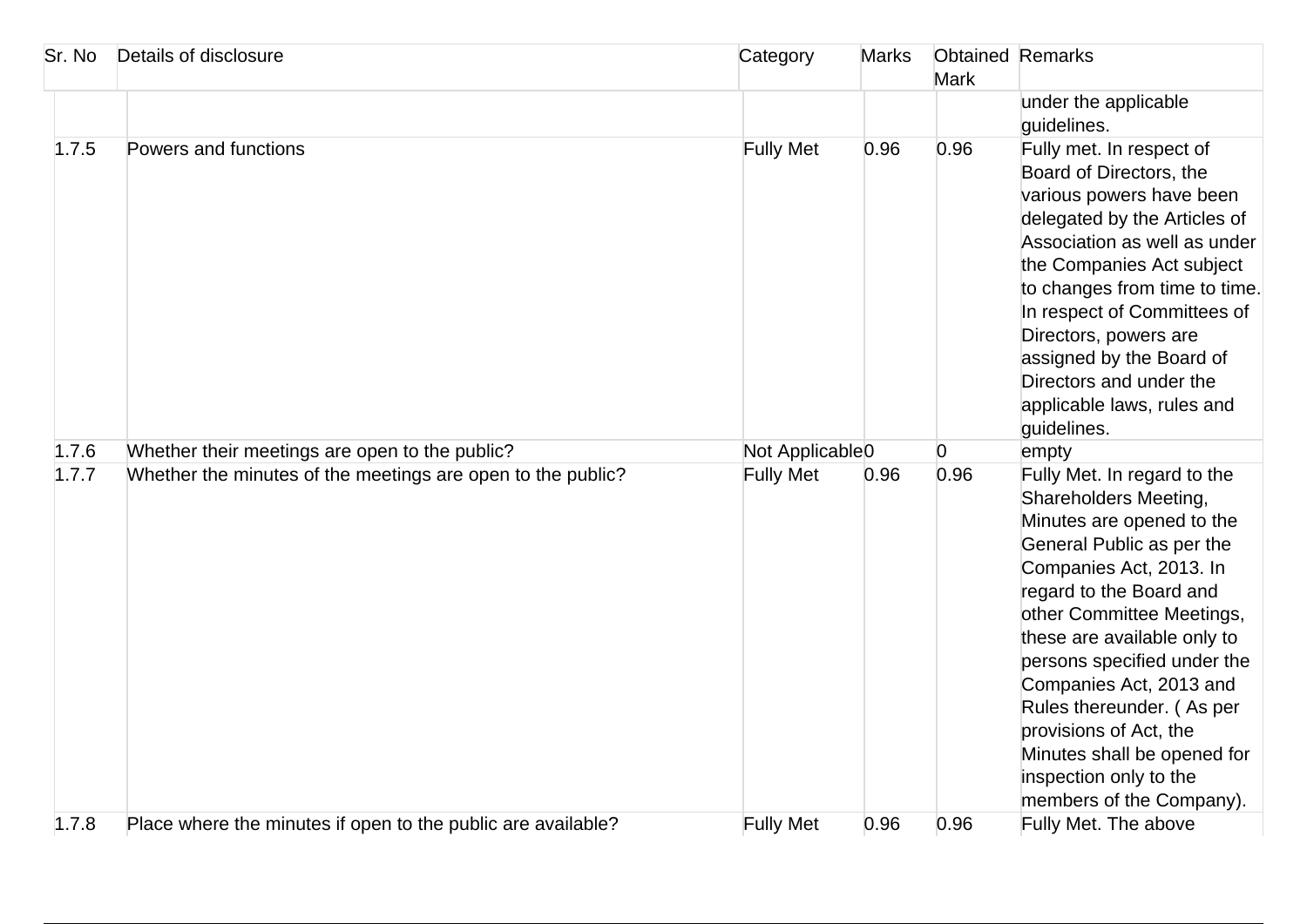| Sr. No | Details of disclosure                                                                                                              | Category         | <b>Marks</b> | <b>Obtained Remarks</b><br><b>Mark</b> |                                                                                                                                                                                                                                                                              |
|--------|------------------------------------------------------------------------------------------------------------------------------------|------------------|--------------|----------------------------------------|------------------------------------------------------------------------------------------------------------------------------------------------------------------------------------------------------------------------------------------------------------------------------|
|        |                                                                                                                                    |                  |              |                                        | Minutes are available at                                                                                                                                                                                                                                                     |
|        |                                                                                                                                    |                  |              |                                        | Registered Office of the                                                                                                                                                                                                                                                     |
|        |                                                                                                                                    |                  |              |                                        | Corporation.                                                                                                                                                                                                                                                                 |
| 1.8    | Directory of officers and employees[Section 4(1) (b) (ix)]                                                                         |                  |              |                                        |                                                                                                                                                                                                                                                                              |
| 1.8.1  | Name and designation                                                                                                               | <b>Fully Met</b> | 3.85         | 3.85                                   | Fully Met.                                                                                                                                                                                                                                                                   |
| 1.8.2  | Telephone, fax and email ID                                                                                                        | <b>Fully Met</b> | 3.85         | 3.85                                   | Fully Met.                                                                                                                                                                                                                                                                   |
| 1.9    | Monthly Remuneration received by officers & employees including system of compensation[Section 4(1) (b) (x)]                       |                  |              |                                        |                                                                                                                                                                                                                                                                              |
| 1.9.1  | List of employees with Gross monthly remuneration                                                                                  | <b>Fully Met</b> | 3.85         | 3.85                                   | Fully Met.                                                                                                                                                                                                                                                                   |
| 1.9.2  | System of compensation as provided in its regulations                                                                              | <b>Fully Met</b> | 3.85         | 3.85                                   | Fully Met the rules and                                                                                                                                                                                                                                                      |
|        |                                                                                                                                    |                  |              |                                        | regulations are uploaded on                                                                                                                                                                                                                                                  |
|        |                                                                                                                                    |                  |              |                                        | the website of the Company.                                                                                                                                                                                                                                                  |
| 1.10   | Name, designation and other particulars of public information officers[Section 4(1) (b) (xvi)]                                     |                  |              |                                        |                                                                                                                                                                                                                                                                              |
| 1.10.1 | Name and designation of the public information officer (PIO), Assistant<br>Public Information officer (APIO) & Appellate Authority | <b>Fully Met</b> | 3.85         | 3.85                                   | Fully Met.                                                                                                                                                                                                                                                                   |
| 1.10.2 | Address, telephone numbers and email ID of each designated official.                                                               | <b>Fully Met</b> | 3.85         | 3.85                                   | Fully Met.                                                                                                                                                                                                                                                                   |
| 1.11   | No. Of employees against whom Disciplinary action has been proposed/ taken(Section 4(2))                                           |                  |              |                                        |                                                                                                                                                                                                                                                                              |
| 1.11.1 | No. of employees against whom disciplinary action has been (i) Pending                                                             | <b>Fully Met</b> | 3.85         | 3.85                                   | Fully Met.                                                                                                                                                                                                                                                                   |
|        | for Minor penalty or major penalty proceedings                                                                                     |                  |              |                                        |                                                                                                                                                                                                                                                                              |
| 1.11.2 | (ii) Finalised for Minor penalty or major penalty proceedings                                                                      | <b>Fully Met</b> | 3.85         | 3.85                                   | Fully Met, details are                                                                                                                                                                                                                                                       |
|        |                                                                                                                                    |                  |              |                                        | disclosed in the Annual                                                                                                                                                                                                                                                      |
|        |                                                                                                                                    |                  |              |                                        | report of the Corporation.                                                                                                                                                                                                                                                   |
| 1.12   | Programmes to advance understanding of RTI(Section 26)                                                                             |                  |              |                                        |                                                                                                                                                                                                                                                                              |
| 1.12.1 | Educational programmes                                                                                                             | <b>Fully Met</b> | 1.92         | 1.92                                   | Fully met. Training<br>programmes conducted from<br>time to time.<br>Besides, periodic lecture is<br>condcuted for Unit Heads,<br>HODs and CPIOs/APIOs in<br>every Regional Managers<br>Conference held every year.<br>Moreover, all the new<br>recruitees are also imparted |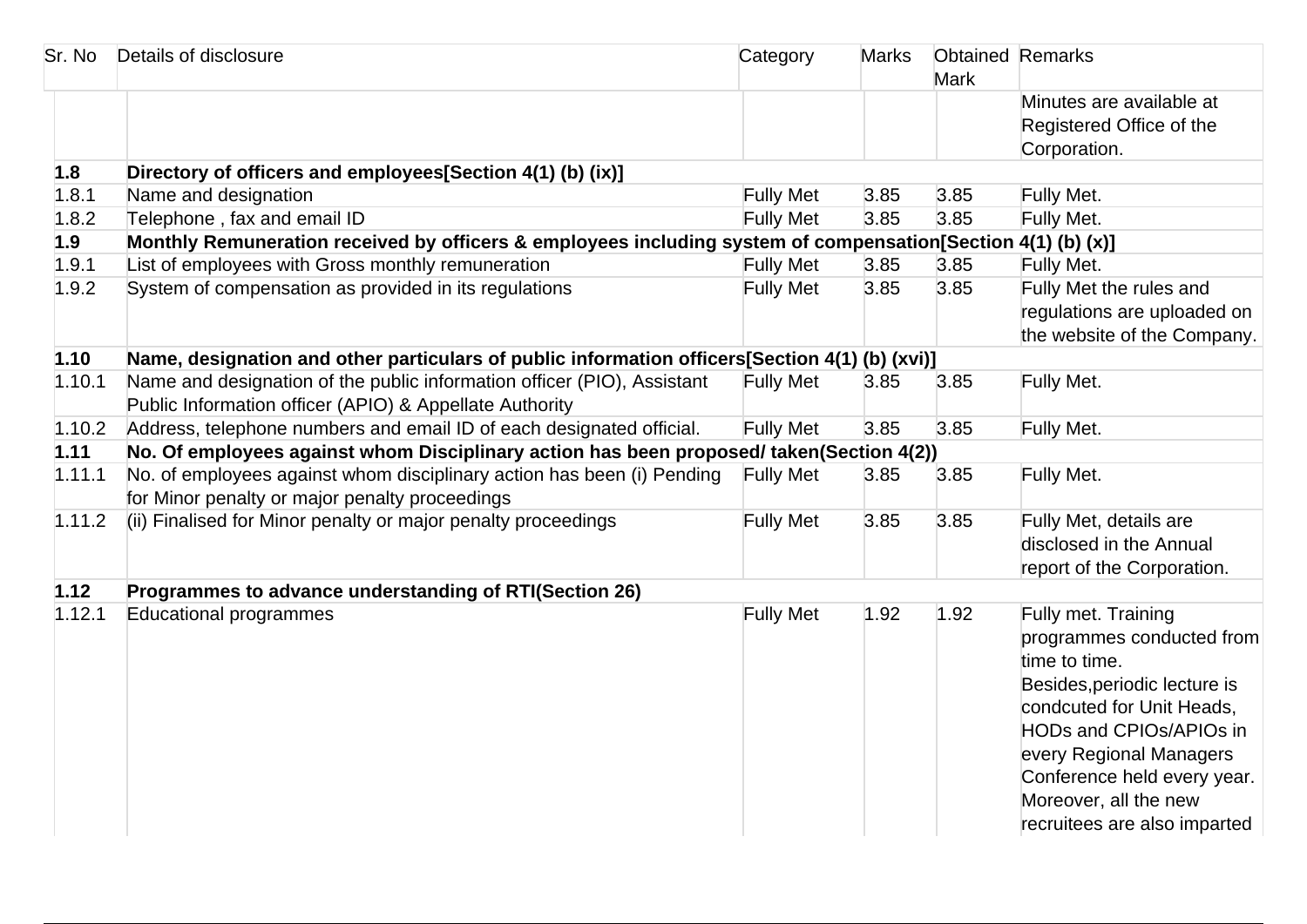| Sr. No         | Details of disclosure                                                                                                                    | Category         | <b>Marks</b> | <b>Obtained Remarks</b><br><b>Mark</b> |                                                                                                                                                                                                                      |
|----------------|------------------------------------------------------------------------------------------------------------------------------------------|------------------|--------------|----------------------------------------|----------------------------------------------------------------------------------------------------------------------------------------------------------------------------------------------------------------------|
|                |                                                                                                                                          |                  |              |                                        | with training.                                                                                                                                                                                                       |
| 1.12.2         | Efforts to encourage public authority to participate in these programmes                                                                 | <b>Fully Met</b> | 1.92         | 1.92                                   | Fully Met.                                                                                                                                                                                                           |
| 1.12.3         | Training of CPIO/APIO                                                                                                                    | <b>Fully Met</b> | 1.92         | 1.92                                   | Fully Met.                                                                                                                                                                                                           |
| 1.12.4         | Update & publish guidelines on RTI by the Public Authorities concerned                                                                   | <b>Fully Met</b> | 1.92         | 1.92                                   | Fully Met.                                                                                                                                                                                                           |
| 1.13           | Transfer policy and transfer orders[F No. 1/6/2011- IR dt. 15.4.2013]                                                                    |                  |              |                                        |                                                                                                                                                                                                                      |
| 1.13.1         | Transfer Policy And Transfer Orders [F No. 1/6/2011- IR Dt. 15.4.2013]                                                                   | <b>Fully Met</b> | 7.69         | 7.69                                   | Fully met. Policies are<br>uploaded on the website<br>under Human Resource<br>section.                                                                                                                               |
| <b>Total</b>   |                                                                                                                                          |                  | 99           | 99                                     |                                                                                                                                                                                                                      |
| $\overline{2}$ | <b>Budget and Programme</b>                                                                                                              |                  |              |                                        |                                                                                                                                                                                                                      |
| 2.1            | Budget allocated to each agency including all plans, proposed expenditure and reports on disbursements made etc.[Section<br>4(1)(b)(xi)] |                  |              |                                        |                                                                                                                                                                                                                      |
| 2.1.1          | Total Budget for the public authority                                                                                                    | <b>Fully Met</b> | 10           | 10.00                                  | The budget estimates for the<br>Financial Year 2019-20: (I)<br>Total revenue Rs. 122392.94<br>Lakhs. (II) Total Expense Rs.<br>112717.43 Lakhs (III) Total<br>CAPEX Rs. 11727.50 Lakhs<br>(IV) PBT Rs. 9675.51 Lakhs |
| 2.1.2          | Budget for each agency and plan & programmes                                                                                             | <b>Fully Met</b> | 10           | 10.00                                  | Fully Met. The Budget is<br>consolidated for all the Units<br>and Head Office of the<br>Corporation.                                                                                                                 |
| 2.1.3          | Proposed expenditures                                                                                                                    | <b>Fully Met</b> | 10           | 10.00                                  | Proposed expenditure for the<br>F.Y. 2019-20 is Rs.<br>110673.66 Lakhs.                                                                                                                                              |
| 2.1.4          | Revised budget for each agency, if any                                                                                                   | <b>Fully Met</b> | 10           | 10.00                                  | The consolidated revised<br>Budget for the F.Y. 2019-20<br>are as under (Rs. in Lakhs)<br>(I) Total revenue Rs.<br>115150.75 (II) Total                                                                              |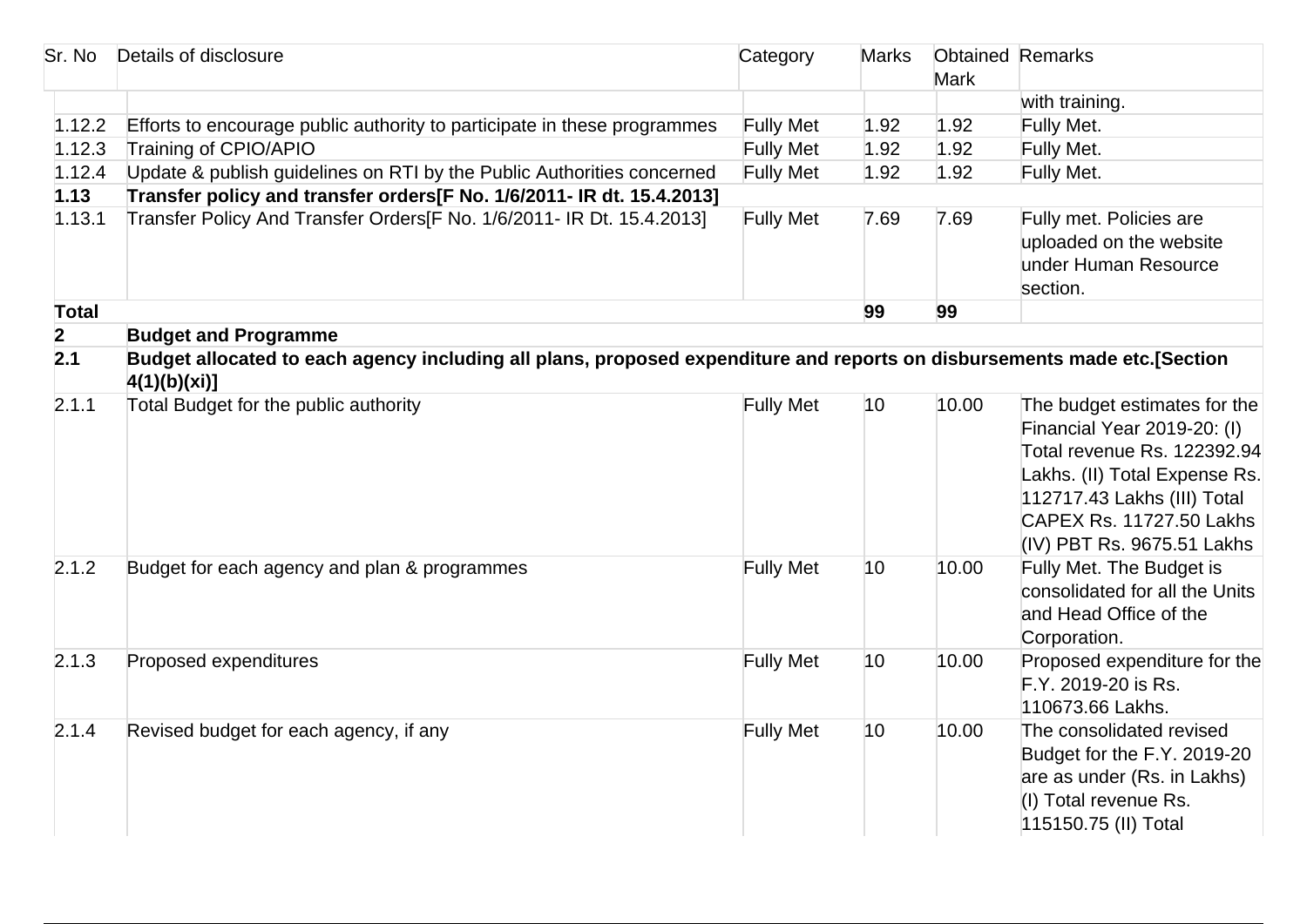| Sr. No | Details of disclosure                                                                                                                                                                                                                                                                                          | Category                    | <b>Marks</b> | <b>Mark</b>    | <b>Obtained Remarks</b>                                                                                                                                                                                                                                                                                                                                                                                                          |
|--------|----------------------------------------------------------------------------------------------------------------------------------------------------------------------------------------------------------------------------------------------------------------------------------------------------------------|-----------------------------|--------------|----------------|----------------------------------------------------------------------------------------------------------------------------------------------------------------------------------------------------------------------------------------------------------------------------------------------------------------------------------------------------------------------------------------------------------------------------------|
|        |                                                                                                                                                                                                                                                                                                                |                             |              |                | Expenses Rs. 110673.66 (III)<br>Total CAPEX Rs. 4018.77<br>and (IV) PBT Rs. 4477.09.                                                                                                                                                                                                                                                                                                                                             |
| 2.1.5  | Report on disbursements made and place where the related reports are<br>available                                                                                                                                                                                                                              | Not Applicable <sub>0</sub> |              | $\overline{0}$ | empty                                                                                                                                                                                                                                                                                                                                                                                                                            |
| 2.2    | Foreign and domestic tours(F.No. 1/8/2012- IR dt. 11.9.2012)                                                                                                                                                                                                                                                   |                             |              |                |                                                                                                                                                                                                                                                                                                                                                                                                                                  |
| 2.2.1  | <b>Budget</b>                                                                                                                                                                                                                                                                                                  | <b>Fully Met</b>            | 16.67        | 16.67          | Fully Met. NSC is a<br>commercial organization,<br>therefore, only need base<br>business tours are<br>undertaken by the Functional<br>Directors and Heads of<br>Divisions in a year. Hence no<br>budget for Foreign Exchange<br>is made out.                                                                                                                                                                                     |
| 2.2.2  | Foreign and domestic Tours by ministries and officials of the rank of Joint Fully Met<br>Secretary to the Government and above, as well as the heads of the<br>Department.- (a) Places visited, (b) The period of visit, (c) The number of<br>members in the official delegation, (d) Expenditure on the visit |                             | 16.67        | 16.67          | During financial year<br>2019-20, the following<br>Foreign Exchange have<br>been incurred by NSC: 1.<br>Foreign Travel Rs. 4.11<br>Lakhs and 2. Membership<br>Fee Rs. 4.47 Lakhs. Total<br>foreign exchange outflow is<br>Rs. 8.58 Lakhs. Note: The<br>details of Foreign exchange<br>of earnings and outgo are<br>inserted in the Annual Report<br>of NSC every year which is<br>uploaded on the website of<br>the Corporation. |
| 2.2.3  | Information related to procurements- (a) Notice/tender enquires, and                                                                                                                                                                                                                                           | <b>Fully Met</b>            | 16.67        | 16.67          | Fully Met.                                                                                                                                                                                                                                                                                                                                                                                                                       |
|        | corrigenda if any thereon, (b) Details of the bids awarded comprising the                                                                                                                                                                                                                                      |                             |              |                |                                                                                                                                                                                                                                                                                                                                                                                                                                  |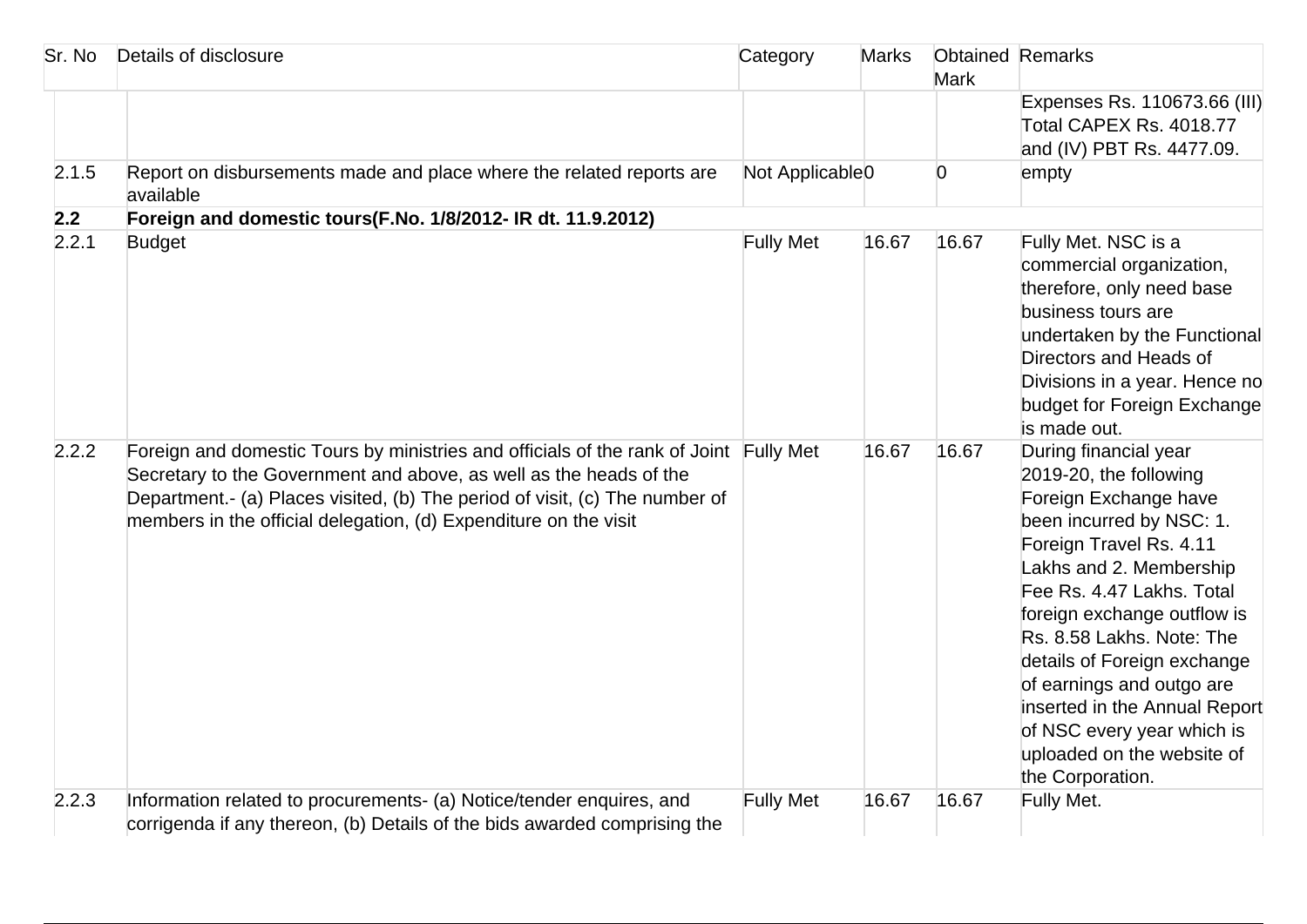| Sr. No | Details of disclosure                                                                                                                                                                                                                                      | Category                    | <b>Marks</b> | <b>Obtained Remarks</b><br><b>Mark</b> |                                                                                                                                                                                                                                   |
|--------|------------------------------------------------------------------------------------------------------------------------------------------------------------------------------------------------------------------------------------------------------------|-----------------------------|--------------|----------------------------------------|-----------------------------------------------------------------------------------------------------------------------------------------------------------------------------------------------------------------------------------|
|        | hames of the suppliers of goods/ services being procured, (c) The works<br>contracts concluded $-$ in any such combination of the above-and, (d) The<br>rate/ rates and the total amount at which such procurement or works<br>contract is to be executed. |                             |              |                                        |                                                                                                                                                                                                                                   |
| 2.3    | Manner of execution of subsidy programme [Section 4(i)(b)(xii)]                                                                                                                                                                                            |                             |              |                                        |                                                                                                                                                                                                                                   |
| 2.3.1  | Name of the programme of activity                                                                                                                                                                                                                          | <b>Fully Met</b>            | 6.25         | 6.25                                   | Fully Met. However NSC is<br>only a nodal agency and<br>subsidy programmes are<br>executed by the<br>Administrative Ministry.                                                                                                     |
| 2.3.2  | Objective of the programme                                                                                                                                                                                                                                 | <b>Fully Met</b>            | 6.25         | 6.25                                   | Fully Met.                                                                                                                                                                                                                        |
| 2.3.3  | Procedure to avail benefits                                                                                                                                                                                                                                | <b>Fully Met</b>            | 6.25         | 6.25                                   | Fully Met.                                                                                                                                                                                                                        |
| 2.3.4  | Duration of the programme/ scheme                                                                                                                                                                                                                          | <b>Fully Met</b>            | 6.25         | 6.25                                   | Fully Met.                                                                                                                                                                                                                        |
| 2.3.5  | Physical and financial targets of the programme                                                                                                                                                                                                            | <b>Fully Met</b>            | 6.25         | 6.25                                   | Fully Met.                                                                                                                                                                                                                        |
| 2.3.6  | Nature/ scale of subsidy /amount allotted                                                                                                                                                                                                                  | <b>Fully Met</b>            | 6.25         | 6.25                                   | Fully Met.                                                                                                                                                                                                                        |
| 2.3.7  | Eligibility criteria for grant of subsidy                                                                                                                                                                                                                  | <b>Fully Met</b>            | 6.25         | 6.25                                   | Fully Met.                                                                                                                                                                                                                        |
| 2.3.8  | Details of beneficiaries of subsidy programme (number, profile etc)                                                                                                                                                                                        | <b>Fully Met</b>            | 6.25         | 6.25                                   | Fully Met.                                                                                                                                                                                                                        |
| 2.4    | Discretionary and non-discretionary grants [F. No. 1/6/2011-IR dt. 15.04.2013]                                                                                                                                                                             |                             |              |                                        |                                                                                                                                                                                                                                   |
| 2.4.1  | Discretionary and non-discretionary grants/ allocations to State Govt./<br>NGOs/other institutions                                                                                                                                                         | Not Applicable <sub>0</sub> |              | $\overline{0}$                         | empty                                                                                                                                                                                                                             |
| 2.4.2  | Annual accounts of all legal entities who are provided grants by public<br>authorities                                                                                                                                                                     | Not Applicable <sub>0</sub> |              | $\overline{0}$                         | empty                                                                                                                                                                                                                             |
| 2.5    | Particulars of recipients of concessions, permits of authorizations granted by the public authority[Section 4(1) (b) (xiii)]                                                                                                                               |                             |              |                                        |                                                                                                                                                                                                                                   |
| 2.5.1  | Concessions, permits or authorizations granted by public authority                                                                                                                                                                                         | <b>Fully Met</b>            | 25           | 25.00                                  | Fully met. NSC is being<br>granted subsidies for<br>boosting production of Seeds<br>and distribution thereof to the<br>Growers and Farmers, the<br>details of such Schemes are<br>available on the website of<br>the Corporation. |
| 2.5.2  | For each concessions, permit or authorization granted - (a) Eligibility                                                                                                                                                                                    | Not Applicable <sub>0</sub> |              | $\overline{0}$                         | empty                                                                                                                                                                                                                             |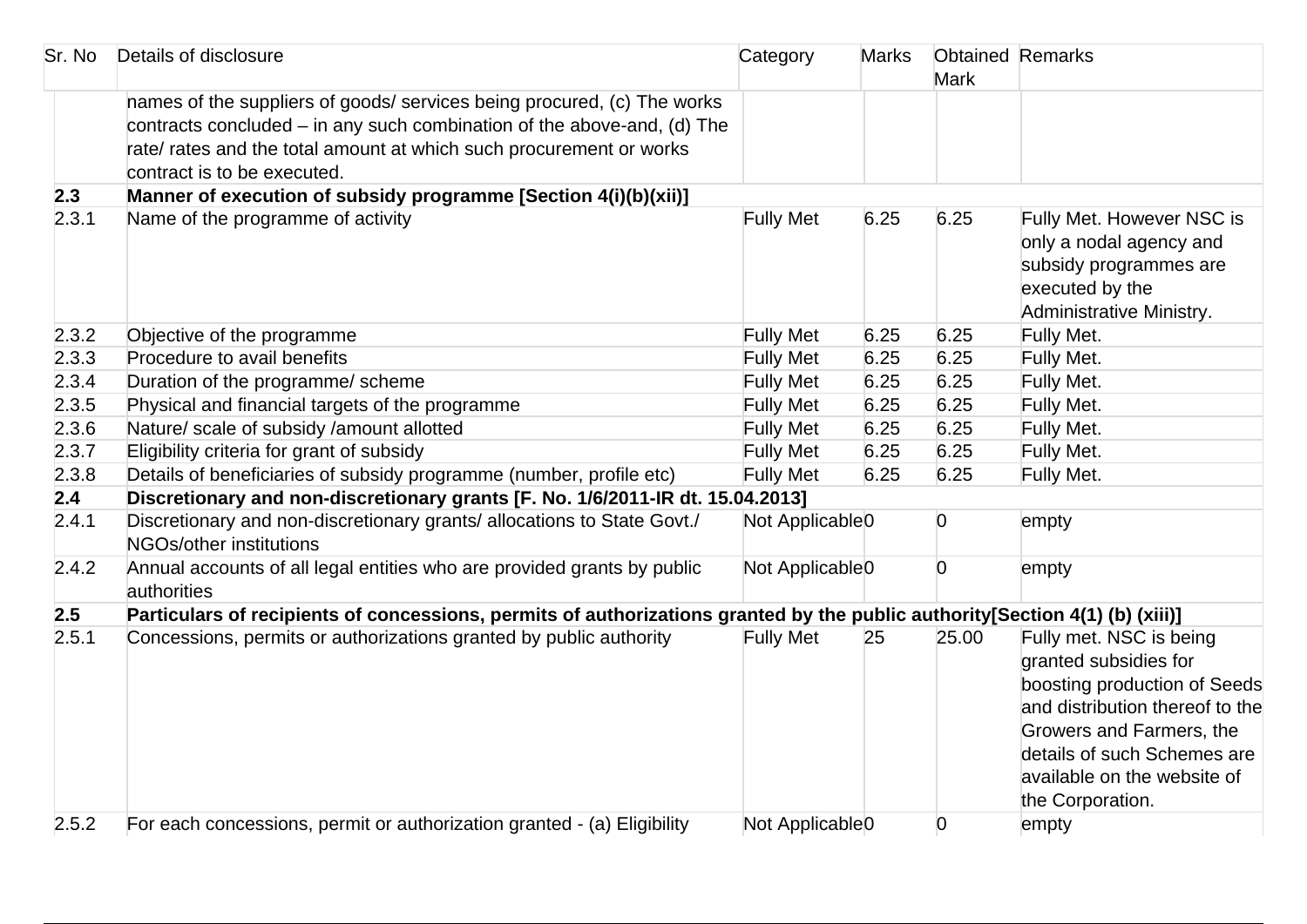| Sr. No       | Details of disclosure                                                                                                                                                                                                                                | Category         | <b>Marks</b> | <b>Obtained Remarks</b><br><b>Mark</b> |                                                                                                                                                                                                                                                                                                                                                                                                                                                                                                                                   |
|--------------|------------------------------------------------------------------------------------------------------------------------------------------------------------------------------------------------------------------------------------------------------|------------------|--------------|----------------------------------------|-----------------------------------------------------------------------------------------------------------------------------------------------------------------------------------------------------------------------------------------------------------------------------------------------------------------------------------------------------------------------------------------------------------------------------------------------------------------------------------------------------------------------------------|
|              | criteria, (b) Procedure for getting the concession/grant and/or permits of<br>authorizations, (c) Name and address of the recipients given concessions/<br>permits or authorizations, (d) Date of award of concessions/ permits of<br>authorizations |                  |              |                                        |                                                                                                                                                                                                                                                                                                                                                                                                                                                                                                                                   |
| 2.6          | CAG & PAC paras [F No. 1/6/2011- IR dt. 15.4.2013]                                                                                                                                                                                                   |                  |              |                                        |                                                                                                                                                                                                                                                                                                                                                                                                                                                                                                                                   |
| 2.6.1        | CAG and PAC paras and the action taken reports (ATRs) after these have Fully Met<br>been laid on the table of both houses of the parliament.                                                                                                         |                  | 50           | 50.00                                  | Fully met. This is forming<br>part of Annual Report of<br>NSC, which is uploaded on<br>the website of the<br>Corporation.                                                                                                                                                                                                                                                                                                                                                                                                         |
| <b>Total</b> |                                                                                                                                                                                                                                                      |                  | 215          | 215                                    |                                                                                                                                                                                                                                                                                                                                                                                                                                                                                                                                   |
| 3            | <b>Publicity Band Public interface</b>                                                                                                                                                                                                               |                  |              |                                        |                                                                                                                                                                                                                                                                                                                                                                                                                                                                                                                                   |
| 3.1          | Particulars for any arrangement for consultation with or representation by the members of the public in relation to the<br>formulation of policy or implementation there of [Section 4(1)(b)(vii)] [F No 1/6/2011-IR dt. 15.04.2013]                 |                  |              |                                        |                                                                                                                                                                                                                                                                                                                                                                                                                                                                                                                                   |
| 3.1.1        | Relevant Acts, Rules, Forms and other documents which are normally<br>accessed by citizens                                                                                                                                                           | <b>Fully Met</b> | 12.5         | 12.50                                  | Fully met. (i) NSC is a<br>Government of India<br>Undertaking incorporated<br>under the Companies Act,<br>1956. Its Memorandum and<br>Articles of Association are<br>available on the website. (ii)<br>As per the Companies Act,<br>2013, NS C has been<br>pursuing its CSR Policy<br>which is available on the<br>website of the Corporation<br>(iii) The Annual Report of<br>NSC is uploaded every year<br>on the website of the<br>Corporation. (iv) All Notices<br>for recruitment, tenders, EOI<br>and other general Notices |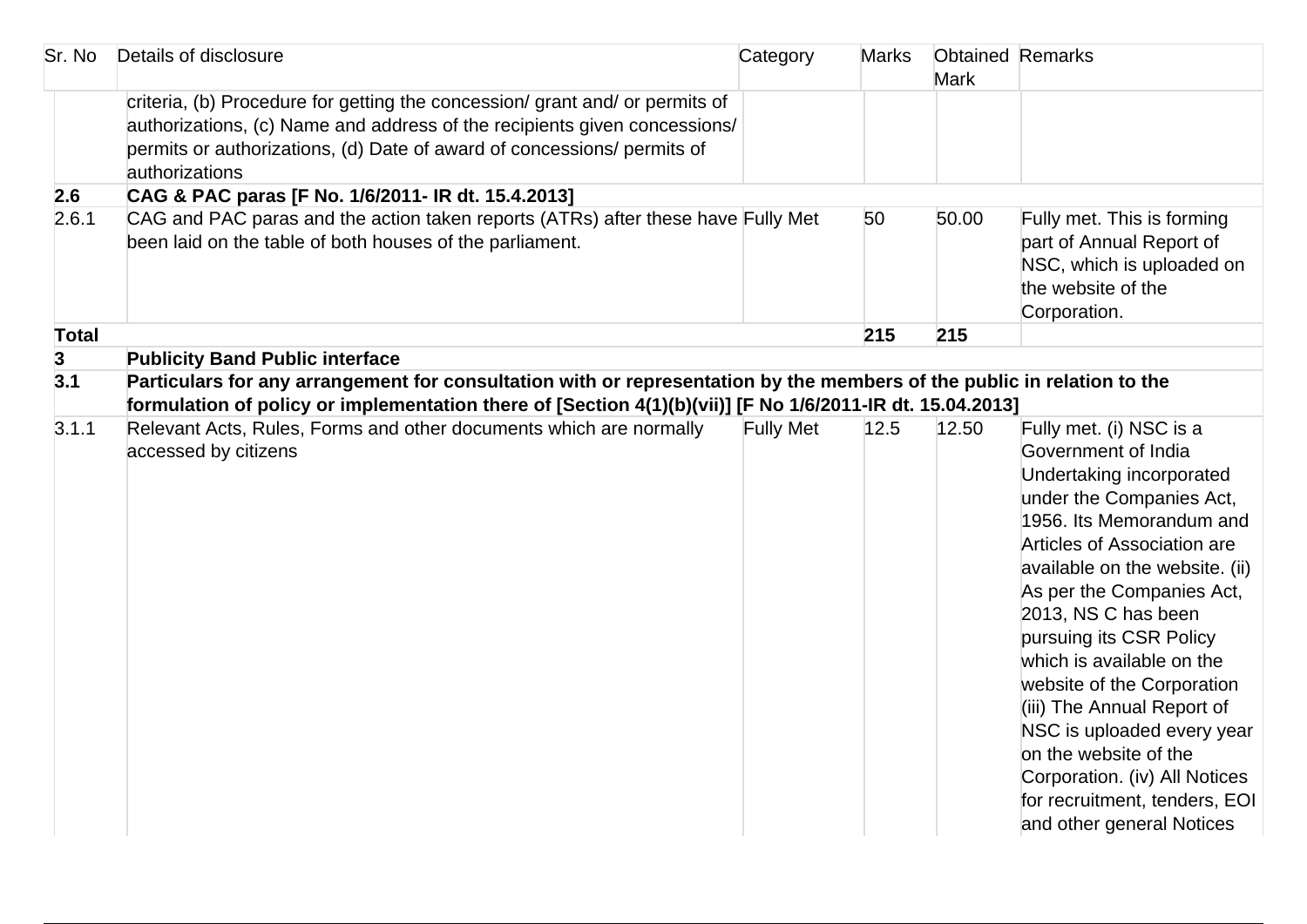| Sr. No | Details of disclosure                                                                                                                                                                                                                                                                                                  | Category                    | <b>Marks</b> | <b>Obtained Remarks</b><br><b>Mark</b> |                                                                                                                                                                                                                                                                                  |
|--------|------------------------------------------------------------------------------------------------------------------------------------------------------------------------------------------------------------------------------------------------------------------------------------------------------------------------|-----------------------------|--------------|----------------------------------------|----------------------------------------------------------------------------------------------------------------------------------------------------------------------------------------------------------------------------------------------------------------------------------|
|        |                                                                                                                                                                                                                                                                                                                        |                             |              |                                        | including AGM etc. are<br>uploaded on the website. (v)<br>Other Notices, Common<br>Notification, Circulars,<br>Instructions etc. are<br>uploaded on the website of<br>the Corporation for<br>information of the general<br>public and other concerned.                           |
| 3.1.2  | Arrangements for consultation with or representation by - (a) Members of Fully Met<br>the public in policy formulation/ policy implementation, (b) Day & time<br>allotted for visitors, (c) Contact details of Information & Facilitation Counter<br>(IFC) to provide publications frequently sought by RTI applicants |                             | 12.5         | 12.50                                  | Internal Policies of NSC are<br>formulated by the<br>Corporation are in<br>accordance with the<br>applicable laws, rules,<br>regulations and guidelines<br>issued in thse respect by the<br>GOI with the prior approval<br>of the Board of Directors and<br>Competent Authority. |
| 3.1.3  | Public- private partnerships (PPP)- Details of Special Purpose Vehicle<br>(SPV), if any                                                                                                                                                                                                                                | Not Applicable <sup>0</sup> |              | $\overline{0}$                         | empty                                                                                                                                                                                                                                                                            |
| 3.1.4  | Public- private partnerships (PPP)- Detailed project reports (DPRs)                                                                                                                                                                                                                                                    | Not Applicable <sub>0</sub> |              | $\overline{0}$                         | empty                                                                                                                                                                                                                                                                            |
| 3.1.5  | Public- private partnerships (PPP)- Concession agreements.                                                                                                                                                                                                                                                             | Not Applicable <sub>0</sub> |              | $\overline{0}$                         | empty                                                                                                                                                                                                                                                                            |
| 3.1.6  | Public- private partnerships (PPP)- Operation and maintenance manuals                                                                                                                                                                                                                                                  | Not Applicable <sub>0</sub> |              | $\overline{0}$                         | empty                                                                                                                                                                                                                                                                            |
| 3.1.7  | Public- private partnerships (PPP) - Other documents generated as part of Not Applicable0<br>the implementation of the PPP                                                                                                                                                                                             |                             |              | $\overline{0}$                         | empty                                                                                                                                                                                                                                                                            |
| 3.1.8  | Public- private partnerships (PPP) - Information relating to fees, tolls, or<br>the other kinds of revenues that may be collected under authorisation from<br>the government                                                                                                                                           | Not Applicable <sub>0</sub> |              | $\overline{0}$                         | empty                                                                                                                                                                                                                                                                            |
| 3.1.9  | Public- private partnerships (PPP) -Information relating to outputs and<br><b>butcomes</b>                                                                                                                                                                                                                             | Not Applicable <sub>0</sub> |              | $\overline{0}$                         | empty                                                                                                                                                                                                                                                                            |
| 3.1.10 | Public- private partnerships (PPP) - The process of the selection of the                                                                                                                                                                                                                                               | Not Applicable <sub>0</sub> |              | $\overline{0}$                         | empty                                                                                                                                                                                                                                                                            |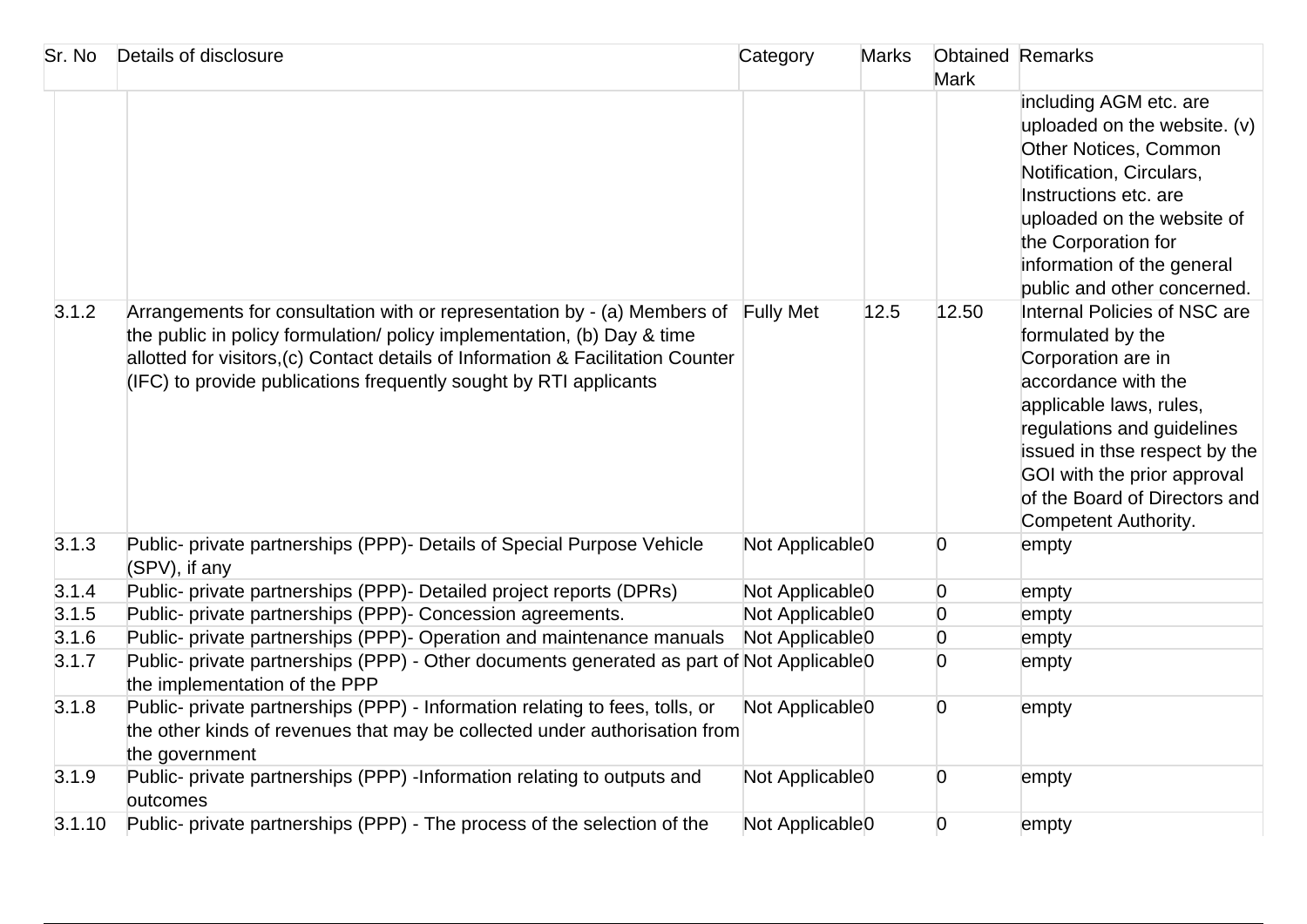| Sr. No       | Details of disclosure                                                                                                                                                                                                            | Category                    | <b>Marks</b> | <b>Obtained Remarks</b><br><b>Mark</b> |                                                                                                                         |
|--------------|----------------------------------------------------------------------------------------------------------------------------------------------------------------------------------------------------------------------------------|-----------------------------|--------------|----------------------------------------|-------------------------------------------------------------------------------------------------------------------------|
|              | private sector party (concessionaire etc.)                                                                                                                                                                                       |                             |              |                                        |                                                                                                                         |
| 3.1.11       | Public- private partnerships (PPP) - All payment made under the PPP<br>project                                                                                                                                                   | Not Applicable <sub>0</sub> |              | $\overline{0}$                         | empty                                                                                                                   |
| 3.2          | Are the details of policies / decisions, which affect public, informed to them[Section 4(1) (c)]                                                                                                                                 |                             |              |                                        |                                                                                                                         |
| 3.2.1        | Publish all relevant facts while formulating important policies or<br>announcing decisions which affect public to make the process more<br>interactive - Policy decisions/ legislations taken in the previous one year           | <b>Fully Met</b>            | 16.67        | 16.67                                  | As elaborated in para 3.1                                                                                               |
| 3.2.2        | Publish all relevant facts while formulating important policies or<br>announcing decisions which affect public to make the process more<br>interactive - Outline the Public consultation process                                 | <b>Fully Met</b>            | 16.67        | 16.67                                  | As elaborated in para 3.1                                                                                               |
| 3.2.3        | Publish all relevant facts while formulating important policies or<br>announcing decisions which affect public to make the process more<br>interactive- Outline the arrangement for consultation before formulation of<br>policy | <b>Fully Met</b>            | 16.67        | 16.67                                  | As elaborated in para 3.1                                                                                               |
| 3.3          | Dissemination of information widely and in such form and manner which is easily accessible to the public [Section 4(3)]                                                                                                          |                             |              |                                        |                                                                                                                         |
| 3.3.1        | Use of the most effective means of communication - Internet (website)                                                                                                                                                            | <b>Fully Met</b>            | 50           | 50.00                                  | The website of the<br>Corporation is updated on<br>regular basis with material<br>information.                          |
| 3.4          | Form of accessibility of information manual/ handbook[Section 4(1)(b)]                                                                                                                                                           |                             |              |                                        |                                                                                                                         |
| 3.4.1        | Information manual/handbook available in Electronic format                                                                                                                                                                       | <b>Fully Met</b>            | 25           | 25.00                                  | Fully met                                                                                                               |
| 3.4.2        | Information manual/handbook available in Printed format                                                                                                                                                                          | <b>Fully Met</b>            | 25           | 25.00                                  | Fully met                                                                                                               |
| 3.5          | Whether information manual/ handbook available free of cost or not [Section 4(1)(b)]                                                                                                                                             |                             |              |                                        |                                                                                                                         |
| 3.5.1        | List of materials available Free of cost                                                                                                                                                                                         | <b>Fully Met</b>            | 25           | 25.00                                  | Everything available on the<br>website of the Corporation is<br>free of cost unless otherwise<br>provided specifically. |
| 3.5.2        | List of materials available At a reasonable cost of the medium                                                                                                                                                                   | <b>Fully Met</b>            | 25           | 25.00                                  | Everything available on the<br>website of the Corporation is<br>free of cost unless otherwise<br>provided specifically. |
| <b>Total</b> |                                                                                                                                                                                                                                  |                             | 225          | 225                                    |                                                                                                                         |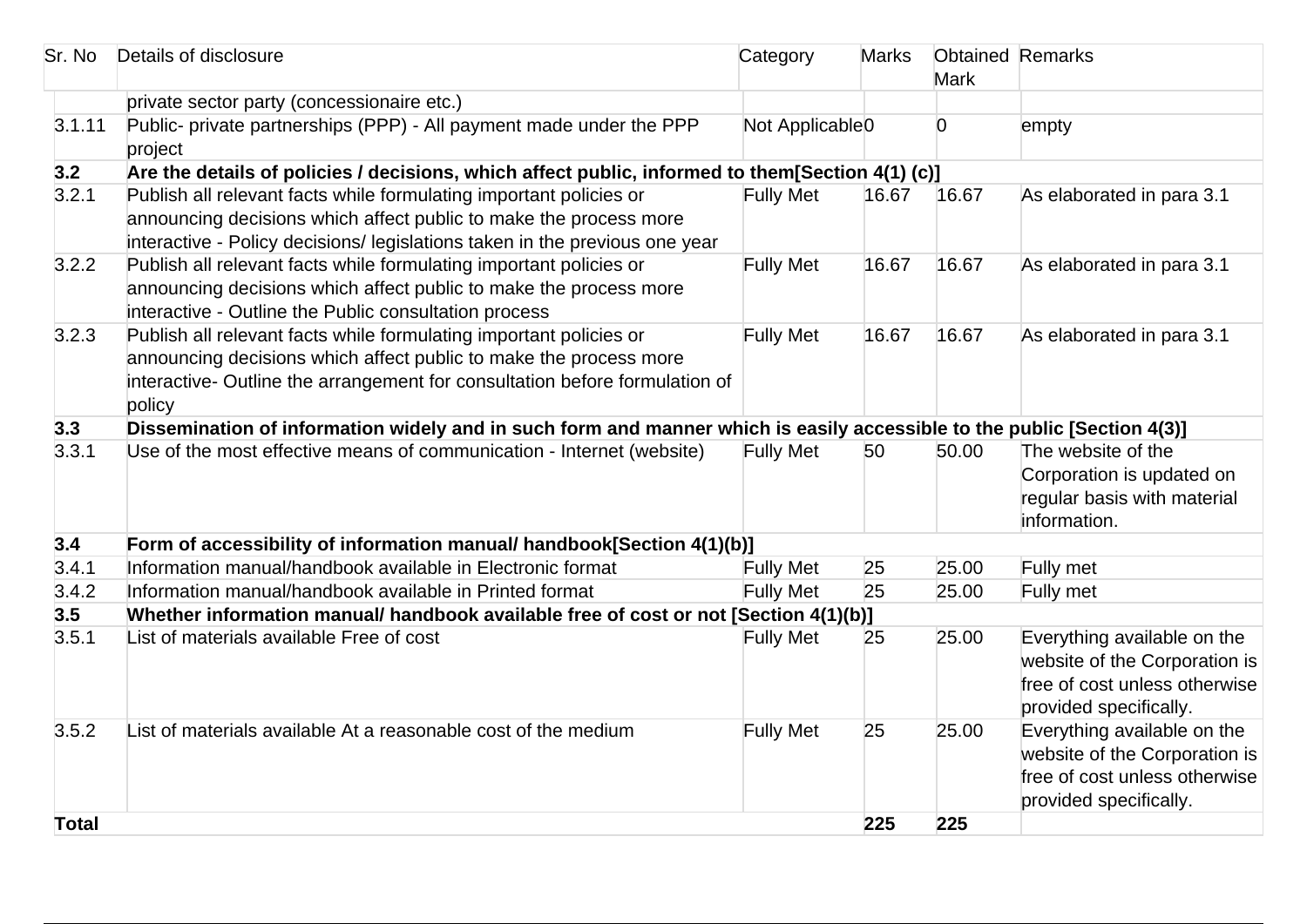| Sr. No                  | Details of disclosure                                                                         | Category         | <b>Marks</b> | <b>Obtained Remarks</b><br><b>Mark</b> |                                                                                                                                                                    |  |  |
|-------------------------|-----------------------------------------------------------------------------------------------|------------------|--------------|----------------------------------------|--------------------------------------------------------------------------------------------------------------------------------------------------------------------|--|--|
| $\overline{\mathbf{4}}$ | <b>E-Governance</b>                                                                           |                  |              |                                        |                                                                                                                                                                    |  |  |
| 4.1                     | Language in which Information Manual/Handbook Available [F No. 1/6/2011-IR dt. 15.4.2013]     |                  |              |                                        |                                                                                                                                                                    |  |  |
| 4.1.1                   | English                                                                                       | <b>Fully Met</b> | 14.29        | 14.29                                  | The website of Corporation<br>is in bilingual format. Further<br>the materials in English and<br>Hindi languages are<br>uploaded on the website<br>from time time. |  |  |
| 4.1.2                   | Vernacular/ Local Language                                                                    | <b>Fully Met</b> | 14.29        | 14.29                                  | The website of Corporation<br>is in bilingual format. Further<br>the materials in English and<br>Hindi languages are<br>uploaded on the website<br>from time time. |  |  |
| 4.2                     | When was the information Manual/Handbook last updated?[F No. 1/6/2011-IR dt 15.4.2013]        |                  |              |                                        |                                                                                                                                                                    |  |  |
| 4.2.1                   | Last date of Annual updation                                                                  | <b>Fully Met</b> | 28.57        | 28.57                                  | The information available on<br>the website updated from<br>time to time as and when<br>required.                                                                  |  |  |
| 4.3                     | Information available in electronic form[Section 4(1)(b)(xiv)]                                |                  |              |                                        |                                                                                                                                                                    |  |  |
| 4.3.1                   | Details of information available in electronic form                                           | <b>Fully Met</b> | 9.52         | 9.52                                   | All details as required under<br>RTI Act, Companies Act and<br>other applicable laws and<br>guidelines of DPE.                                                     |  |  |
| 4.3.2                   | Name/ title of the document/record/ other information                                         | <b>Fully Met</b> | 9.52         | 9.52                                   | Fully Met. As mentioned in<br>para 3.1 are available on the<br>website of the Corporation.                                                                         |  |  |
| 4.3.3                   | Location where available                                                                      | <b>Fully Met</b> | 9.52         | 9.52                                   | Fully met.<br>www.indiaseeds.com                                                                                                                                   |  |  |
| 4.4                     | Particulars of facilities available to citizen for obtaining information[Section 4(1)(b)(xv)] |                  |              |                                        |                                                                                                                                                                    |  |  |
| 4.4.1                   | Name & location of the faculty                                                                | <b>Fully Met</b> | 7.14         | 7.14                                   | Website, Head Office,<br>Regional offices and Central                                                                                                              |  |  |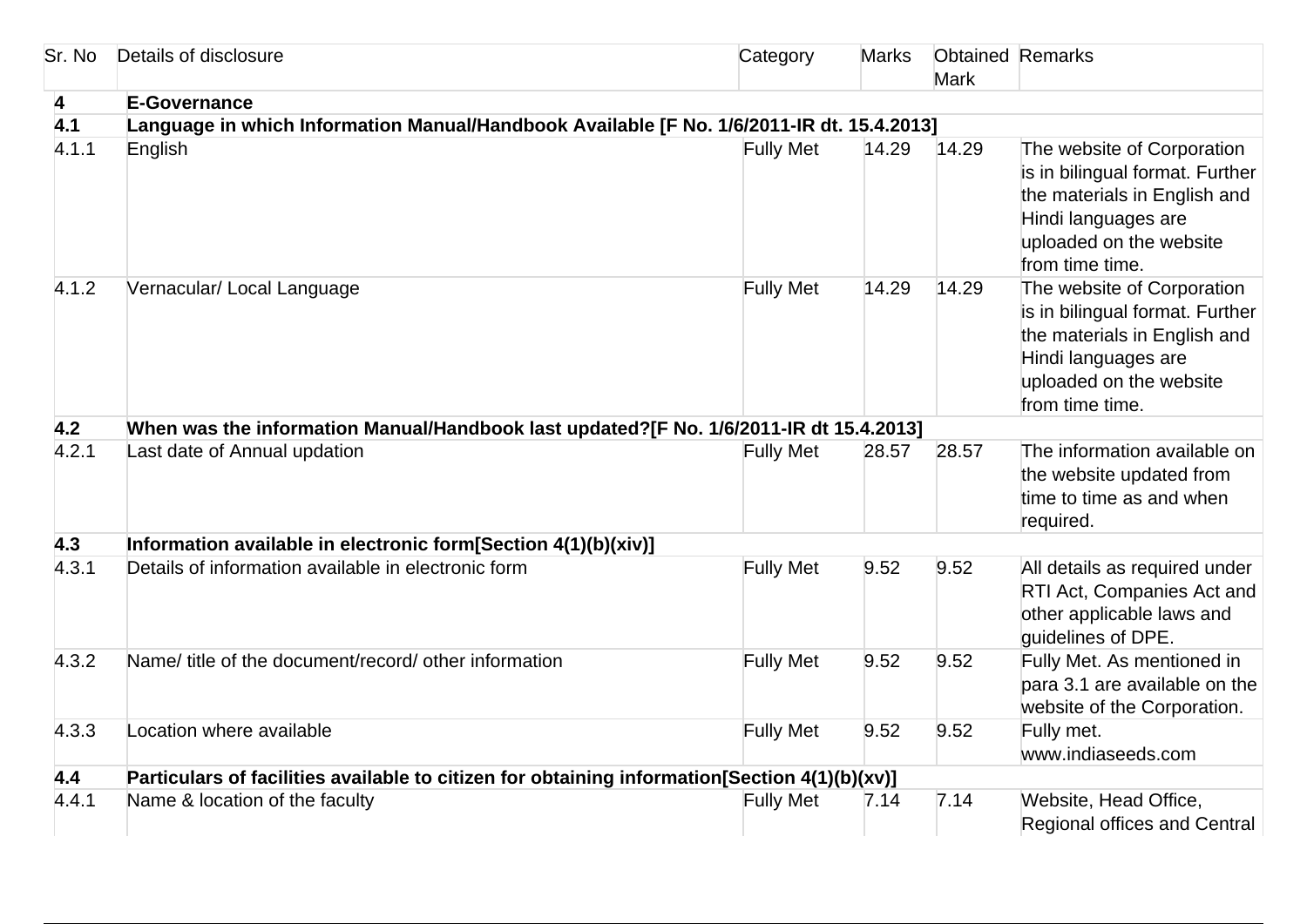| Sr. No | Details of disclosure                                                    | Category         | <b>Marks</b> | <b>Obtained Remarks</b><br><b>Mark</b> |                                                                                                                                                                                                                                                                                                                                                                                           |
|--------|--------------------------------------------------------------------------|------------------|--------------|----------------------------------------|-------------------------------------------------------------------------------------------------------------------------------------------------------------------------------------------------------------------------------------------------------------------------------------------------------------------------------------------------------------------------------------------|
| 4.4.2  | Details of information made available                                    | <b>Fully Met</b> | 7.14         | 7.14                                   | State Farms.<br>Fully met. The information                                                                                                                                                                                                                                                                                                                                                |
|        |                                                                          |                  |              |                                        | available on the website of<br>the Corporation is available<br>free of cost to all the citizen<br>of India unless otherwise<br>provided in the case where a<br>specific fee is required.                                                                                                                                                                                                  |
| 4.4.3  | Working hours of the facility                                            | <b>Fully Met</b> | 7.14         | 7.14                                   | Fully met. As available on<br>the website of the<br>Corporation.                                                                                                                                                                                                                                                                                                                          |
| 4.4.4  | Contact person & contact details (Phone, fax email)                      | <b>Fully Met</b> | 7.14         | 7.14                                   | List of CPIOs, APIOs are<br>available on the website of<br>Corporation i.e. https://www.i<br>ndiaseeds.com/RTI/Chapters<br>/C8RTI0419.pdf.                                                                                                                                                                                                                                                |
| 4.5    | Such other information as may be prescribed under Section 4(i) (b)(xvii) |                  |              |                                        |                                                                                                                                                                                                                                                                                                                                                                                           |
| 4.5.1  | Grievance redressal mechanism                                            | <b>Fully Met</b> | 3.57         | 3.57                                   | Fully met. Public can send<br>their grievances on the<br><b>Centralized Public Grievance</b><br><b>Redressal And Monitoring</b><br>System (CPGRAMS). The<br>can also write letters to the<br><b>CMD, Company Secretary</b><br>and Chief Vigilance Officer<br>about their grievances. They<br>can also seek the reasons<br>for non-redressal of their<br>Grievance under RTI Act,<br>2005. |
| 4.5.2  | Details of applications received under RTI and information provided      | <b>Fully Met</b> | 3.57         | 3.57                                   | Fully met. Quarterly Returns<br>are regularly submitted to                                                                                                                                                                                                                                                                                                                                |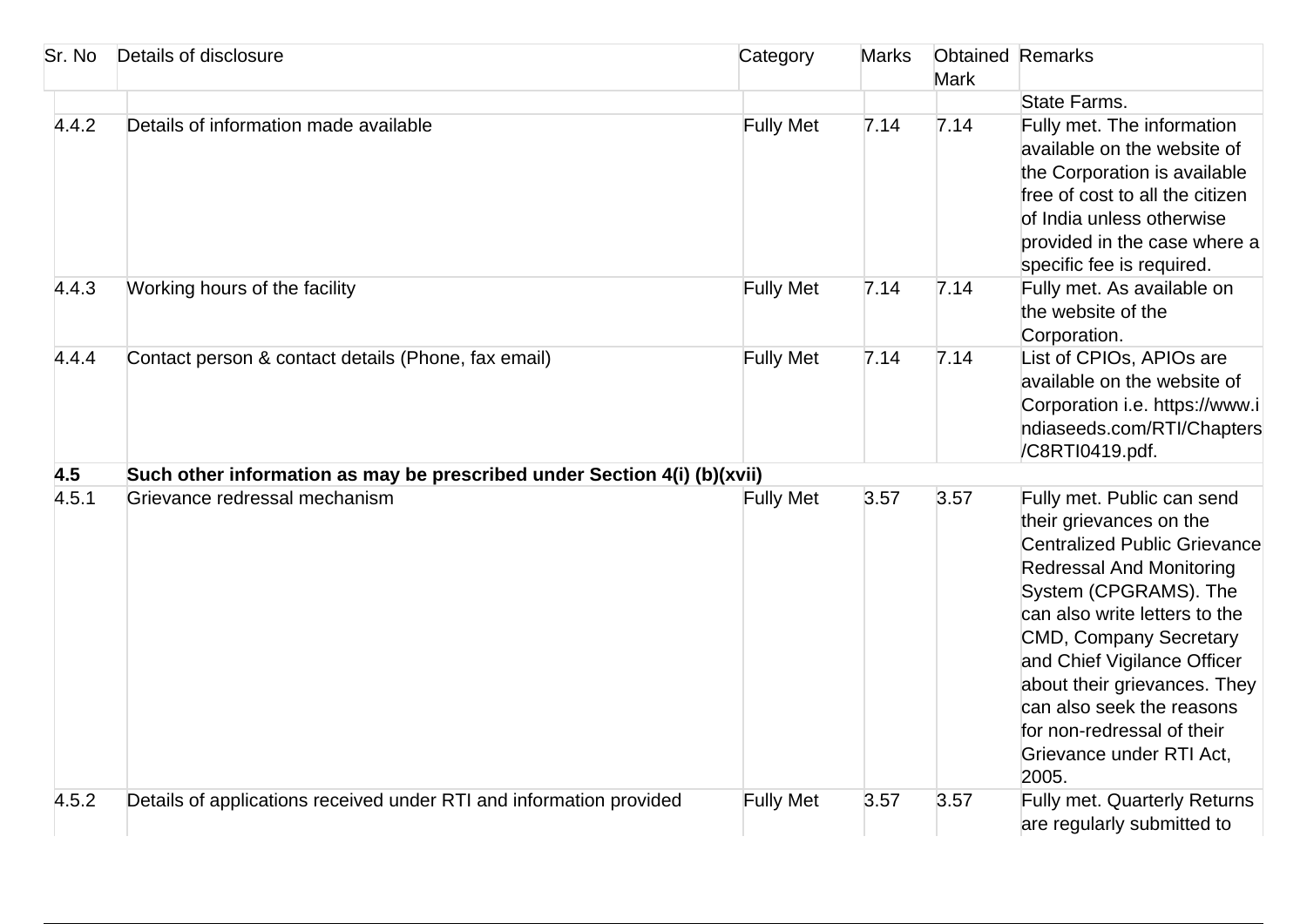| Sr. No       | Details of disclosure                                                                                                                                                                                 | Category                                      | <b>Marks</b> | <b>Obtained Remarks</b><br><b>Mark</b> |                                                                                                                                                                |
|--------------|-------------------------------------------------------------------------------------------------------------------------------------------------------------------------------------------------------|-----------------------------------------------|--------------|----------------------------------------|----------------------------------------------------------------------------------------------------------------------------------------------------------------|
|              |                                                                                                                                                                                                       |                                               |              |                                        | CIC online.                                                                                                                                                    |
| 4.5.3        | List of completed schemes/ projects/ Programmes                                                                                                                                                       | <b>Fully Met</b>                              | 3.57         | 3.57                                   | Fully met. Already stated in<br>the paras foregone.                                                                                                            |
| 4.5.4        | List of schemes/ projects/ programme underway                                                                                                                                                         | <b>Fully Met</b>                              | 3.57         | 3.57                                   | Fully met. Already stated in<br>the paras foregone.                                                                                                            |
| 4.5.5        | Details of all contracts entered into including name of the contractor,<br>amount of contract and period of completion of contract                                                                    | Not Applicable <sub>0</sub>                   |              | $\overline{0}$                         | empty                                                                                                                                                          |
| 4.5.6        | <b>Annual Report</b>                                                                                                                                                                                  | <b>Fully Met</b>                              | 3.57         | 3.57                                   | Fully met. This is made<br>available on the website of<br>the Corporation after the<br>Shareholders adopt the<br>documents at their Annual<br>General Meeting. |
| 4.5.7        | <b>Frequently Asked Question (FAQs)</b>                                                                                                                                                               | Not Applicable <sub>0</sub><br>$\overline{0}$ |              |                                        | empty                                                                                                                                                          |
| 4.5.8        | Any other information such as - (a) Citizen's Charter, (b) Result<br>Framework Document (RFD), (c) Six monthly reports on the, (d)<br>Performance against the benchmarks set in the Citizen's Charter | <b>Fully Met</b>                              | 3.57         | 3.57                                   | Fully met. Available on the<br>website of the Corporation.                                                                                                     |
| 4.6          | Receipt & Disposal of RTI applications & appeals [F.No 1/6/2011-IR dt. 15.04.2013]                                                                                                                    |                                               |              |                                        |                                                                                                                                                                |
| 4.6.1        | Details of applications received and disposed                                                                                                                                                         | <b>Fully Met</b>                              | 14.29        | 14.29                                  | Fully met. As per the<br>quarterly report submitted<br>with CIC.                                                                                               |
| 4.6.2        | Details of appeals received and orders issued                                                                                                                                                         | <b>Fully Met</b>                              | 14.29        | 14.29                                  | Fully met. As per the<br>quarterly report submitted<br>with CIC.                                                                                               |
| 4.7          | Replies to questions asked in the parliament [Section 4(1)(d)(2)]                                                                                                                                     |                                               |              |                                        |                                                                                                                                                                |
| 4.7.1        | Details of questions asked and replies given                                                                                                                                                          | Not Applicable <sub>0</sub><br>$\overline{0}$ |              |                                        | empty                                                                                                                                                          |
| <b>Total</b> |                                                                                                                                                                                                       |                                               | 164          | 164                                    |                                                                                                                                                                |
| 5            | Information as may be prescribed                                                                                                                                                                      |                                               |              |                                        |                                                                                                                                                                |
| 5.1          | Such other information as may be prescribed [F.No. 1/2/2016-IR dt. 17.8.2016, F No. 1/6/2011-IR dt. 15.4.2013]                                                                                        |                                               |              |                                        |                                                                                                                                                                |
| 5.1.1        | Name & details of - (a) Current CPIOs & FAAs, (b) Earlier CPIO & FAAs<br>from 1.1.2015                                                                                                                | <b>Fully Met</b>                              | 20           | 20.00                                  | Fully met. Available on the<br>website of the Corporation.                                                                                                     |
| 5.1.2        | Details of third party audit of voluntary disclosure -(a) Dates of audit                                                                                                                              | Not Applicable <sub>0</sub>                   |              | 0                                      | empty                                                                                                                                                          |